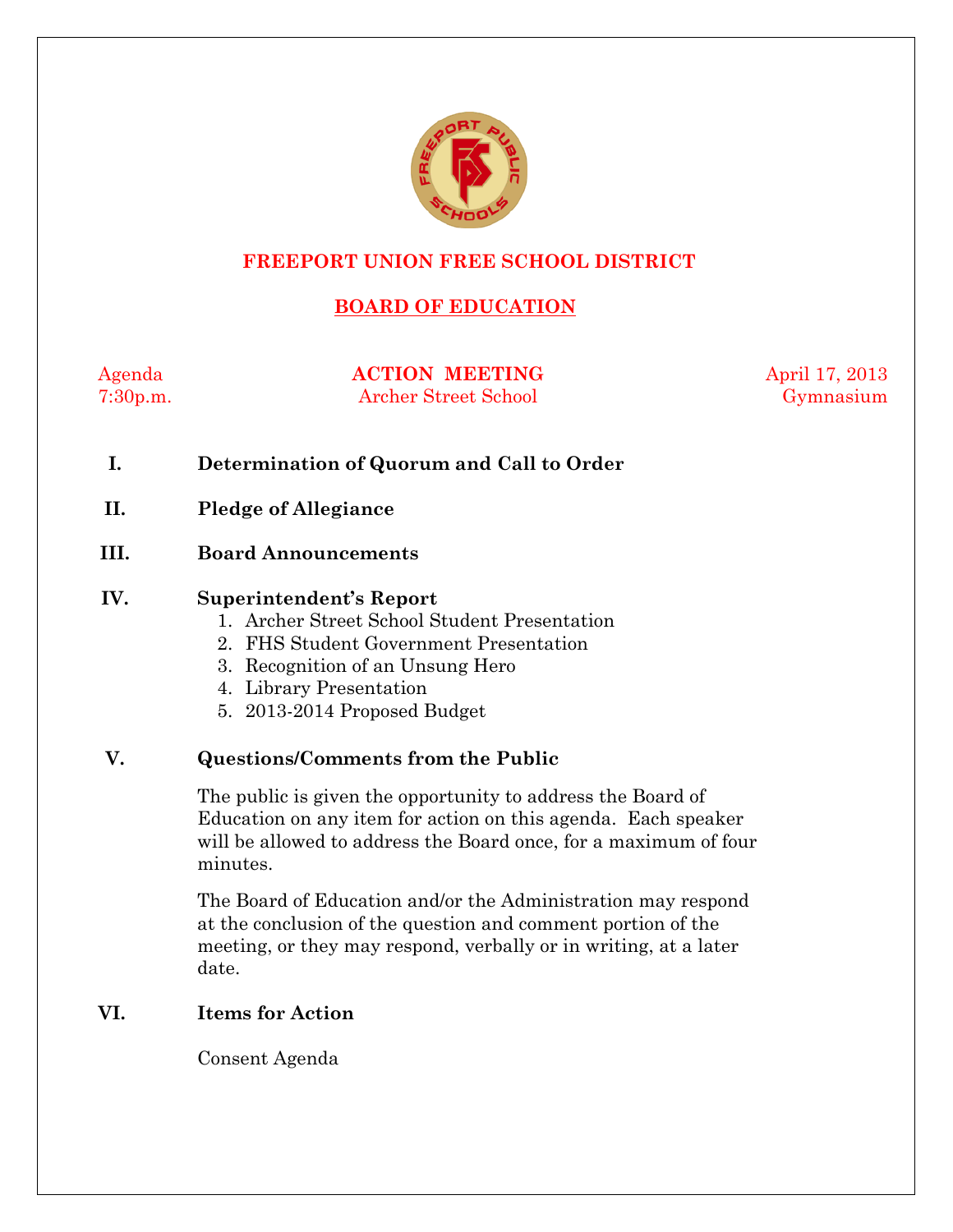#### **Consent Agenda Items:**

 *Acceptance of the Minutes*  $\mathbf{A}$ **BE IT RESOLVED that the Board of Education of the Freeport Union Free School District hereby approves the following items; A; B 1, 2; C 1.** 

#### **Consent Approve**

 **AA. Consent - Approve** 

|      | А.        | Acceptance of the Minutes of the Board of Education                                                                                                                   | TAB <sub>1</sub>                                                             |
|------|-----------|-----------------------------------------------------------------------------------------------------------------------------------------------------------------------|------------------------------------------------------------------------------|
|      | <b>B.</b> | <b>Personnel Actions</b><br>1. Leave of Absence<br>2. Resignation                                                                                                     | TAB <sub>2</sub><br>TAB <sub>3</sub>                                         |
|      | C.        | Education<br>1. Acceptance of the Minutes from the Committees on<br>Special Education and Preschool Education                                                         | TAB <sub>4</sub>                                                             |
| VII. |           | <b>Other Items for Action</b>                                                                                                                                         |                                                                              |
|      | A.        | Personnel<br>1. Retirement of Staff                                                                                                                                   | TAB <sub>5</sub>                                                             |
|      | В.        | Finance<br>1. Adoption of the Proposed 2013-2014 School Budget<br>2. Budget Transfer –<br>3. BOCES Administrative Operations Budget Vote<br>4. BOCES Trustee Election | TAB <sub>6</sub><br>TAB <sub>7</sub><br>TAB <sub>8</sub><br>TAB <sub>9</sub> |

#### **VIII. Questions/Comments from the Public on Other Topics**

At this time, the public is given the opportunity to address the Board of Education on any topic. Each speaker will be allowed to address the Board once, for a maximum of **four** minutes.

The Board of Education and/or the Administration may respond at the conclusion of the question and comment portion of the meeting, or they may respond, in writing, at a later date.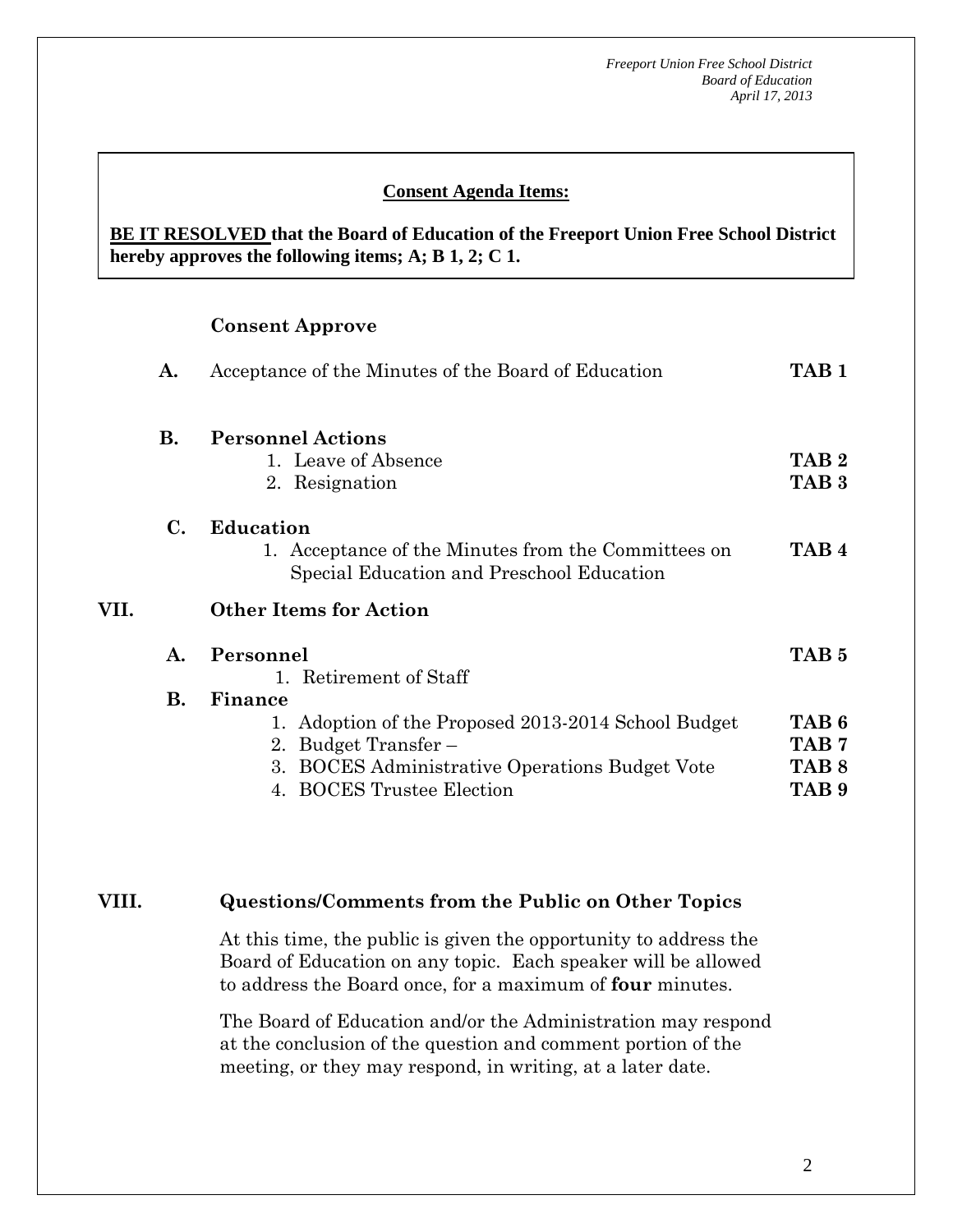- **IX. Board Comments**
- **X. Superintendent Comments**
- **XI. Adjournment**

#### **XII. Next Meeting**

The next proposed meeting of the Board of Education will be held on May 8, 2013 at Caroline G. Atkinson School. All meetings begin at 7:30 p.m. unless otherwise noted.

Register to vote: Monday through Friday between 8:30 a.m. and 3:30 p.m. at the Administration Building, 235 N. Ocean Avenue. If you wish to vote in the May 21, 2013 election, you must register by May 14, 2013.

**Visit our website at www.freeportschools.org**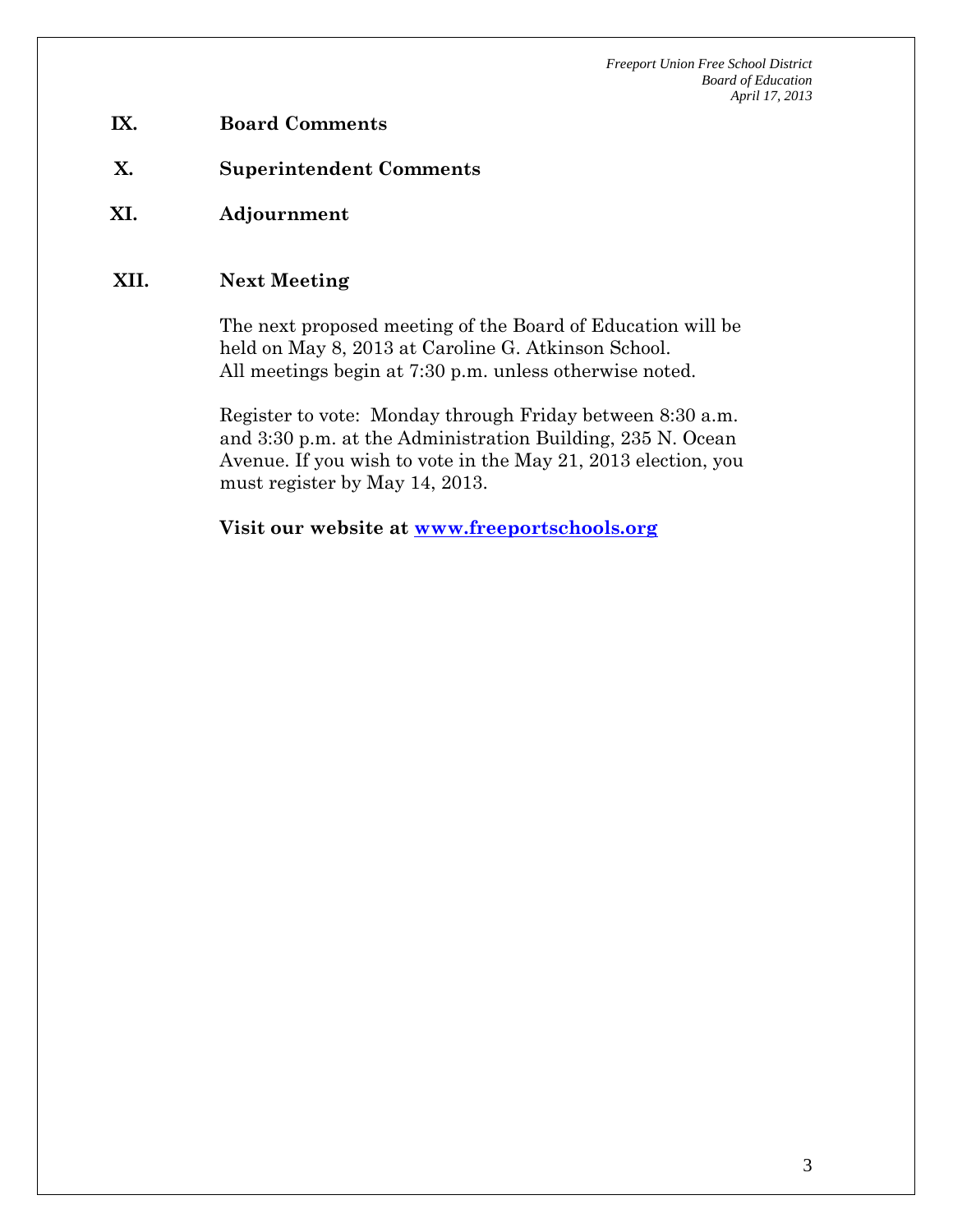# **Consent Agenda Items:**

**BE IT RESOLVED,** that the Board of Education of the Freeport Union Free School District hereby approves the following items; A; B 1, 2; C.

# **BACK UP MATERIAL FOR CONSENT AGENDA ACTION ITEMS IN TABS 1-4**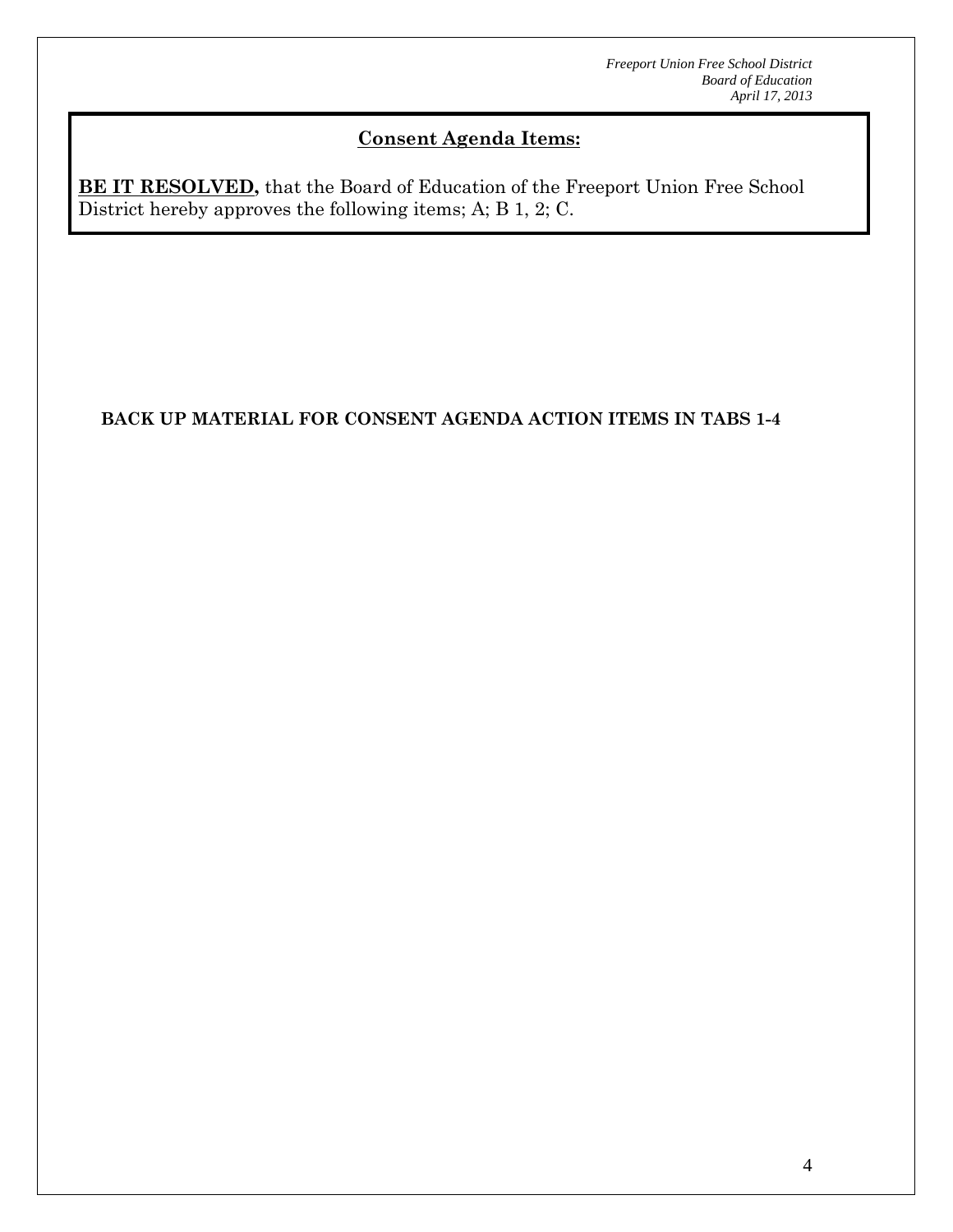**Acceptance of the Minutes** 

**BE IT RESOLVED** that the Board of Education of the Freeport Union Free School District hereby accepts the minutes of the following meetings as written:

March 20, 2013; April 3, 2013 Special; April 3, 2013.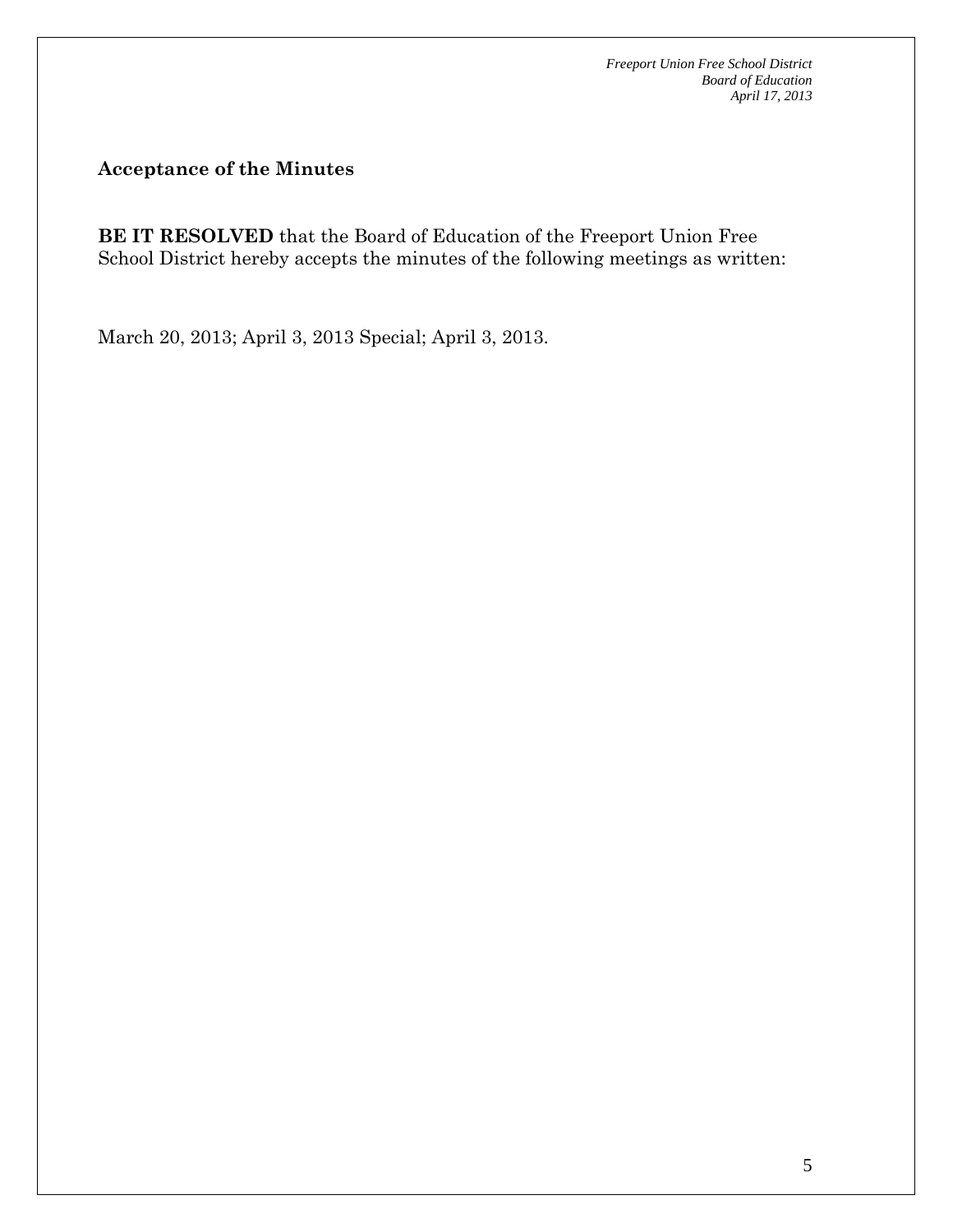### **Personnel**

#### **Leave of Absence**

**BE IT RESOLVED**, that the Board of Education of the Freeport Union Free School District hereby grants a request for leave of absence as listed below:

- 1. **Tiffany Leotaud-Shinkonde**, full-time Teaching Assistant, an extension effective April 7, 2013 through June 30, 2013, for child care.
- 2. **Margarite Izquierdo**, full-time Teaching Assistant, effective March 12, 2013 through June 30, 2013, for health reasons.
- 3. **Celenia. Torres,** Food Service Worker, effective April 4, 2013 through June 30, 2013, for health reasons.
- 4. **Kristen Fagan,** Guidance Counselor, effective March 4, 2013 through June 30, 2013, for health reasons.
- 5. **Gina Rocker,** Special Education Teacher, an extension effective March 27, 2013 through June 30, 2013, for health reasons.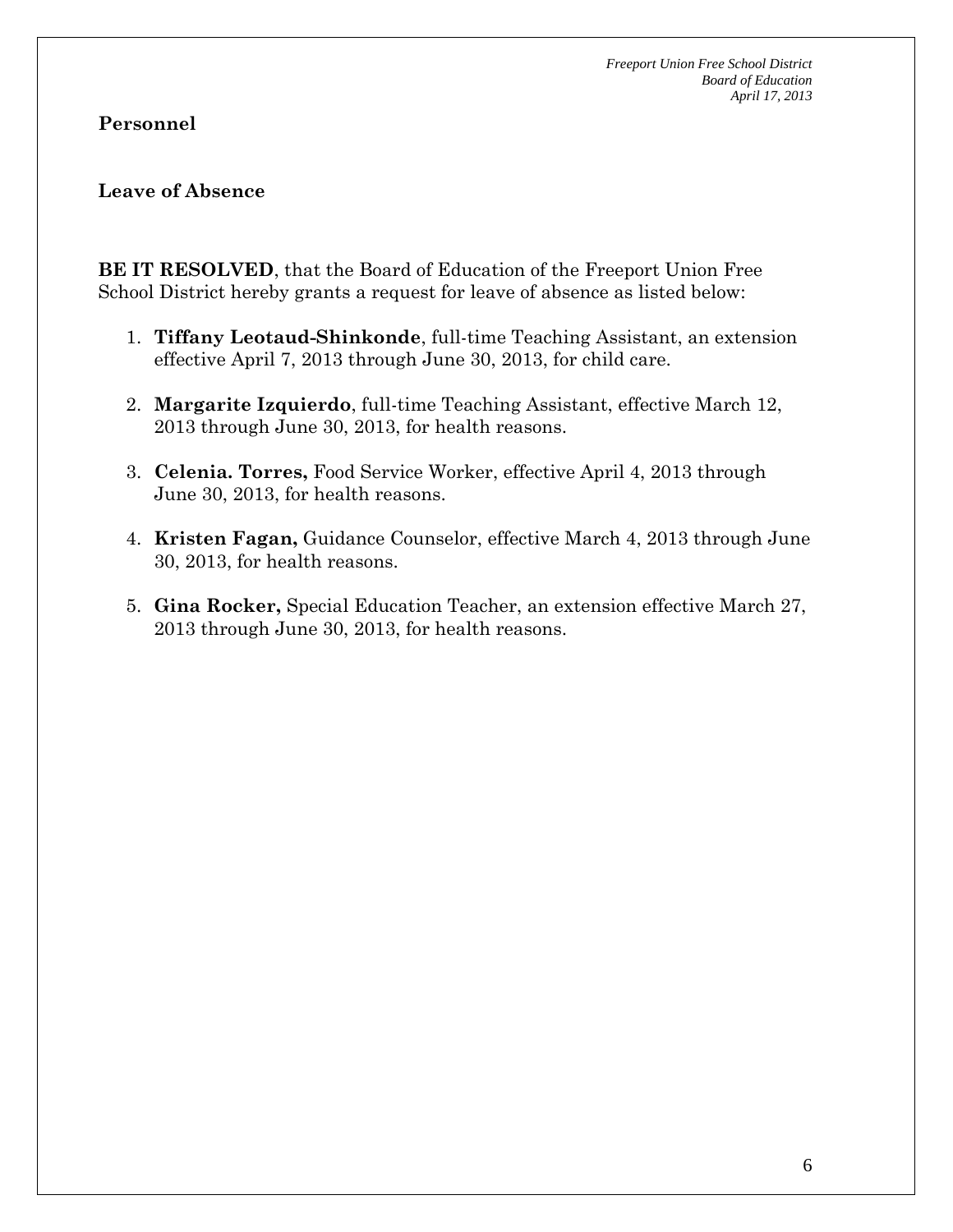# **Personnel**

# **Resignation of Staff**

**BE IT RESOLVED**, that the Board of Education of the Freeport Union Free School District hereby accepts the letter(s) of resignation from the following staff member(s) as listed below:

- **1. Danielle Barry**, part-time Teaching Assistant, effective April 5, 2013, to accept another position in the District.
- **2. Jeanine Morsch,** full-time Teaching Assistant, effective April 12, 2013, for personal reasons.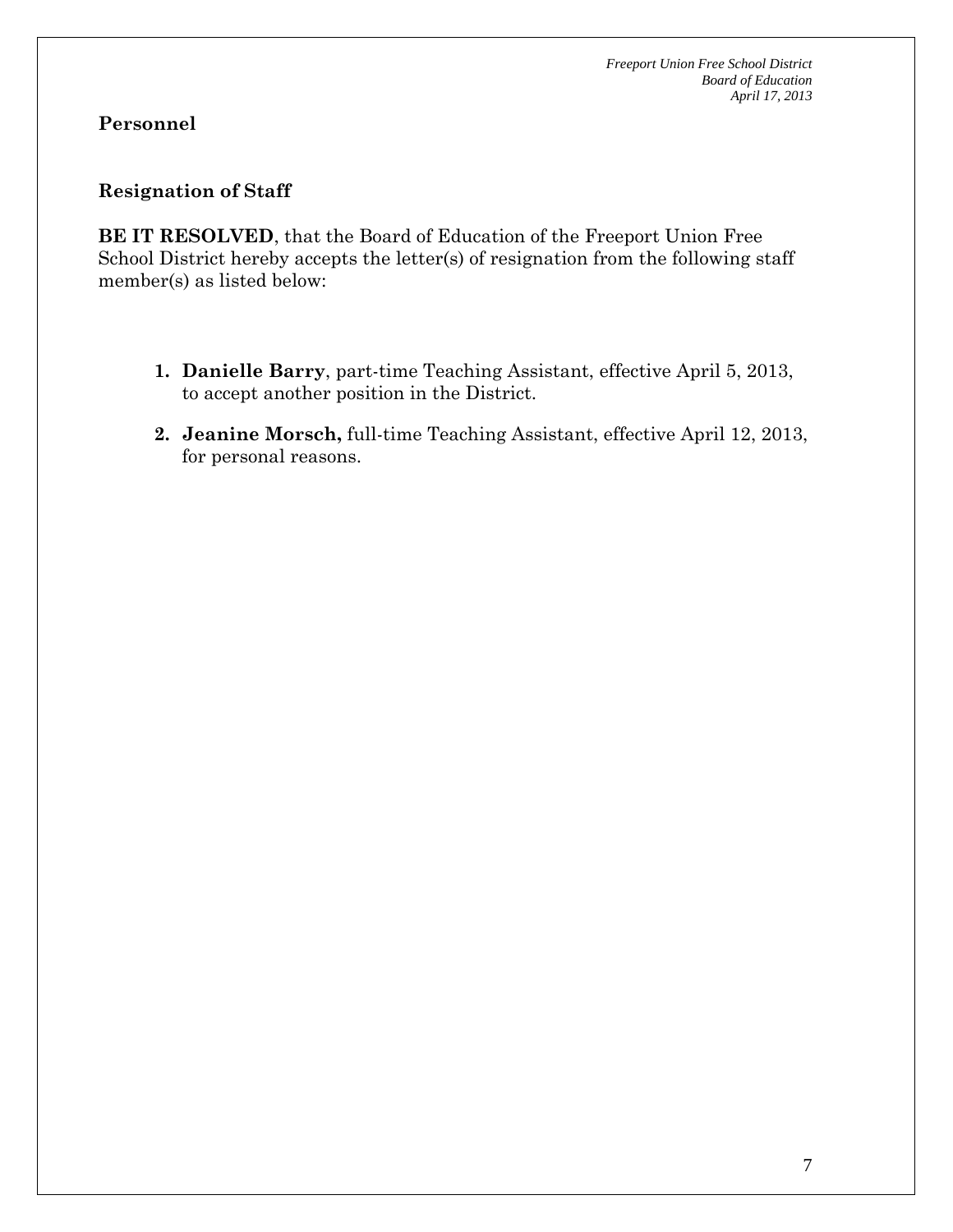# **Education**

#### **CSE/CPSE Minutes**

**BE IT RESOLVED,** that the Board of Education of the Freeport Union Free School District hereby accepts the minutes of the meetings of the Committees on Special Education and Preschool Special Education for the following dates:

January 29, 2013

February 1, 4, 6, 8, 11, 15, 22, 27, 28, 2013

March 1, 4, 5, 6, 7, 11, 12, 13, 2013

April 3, 4, 5, 2013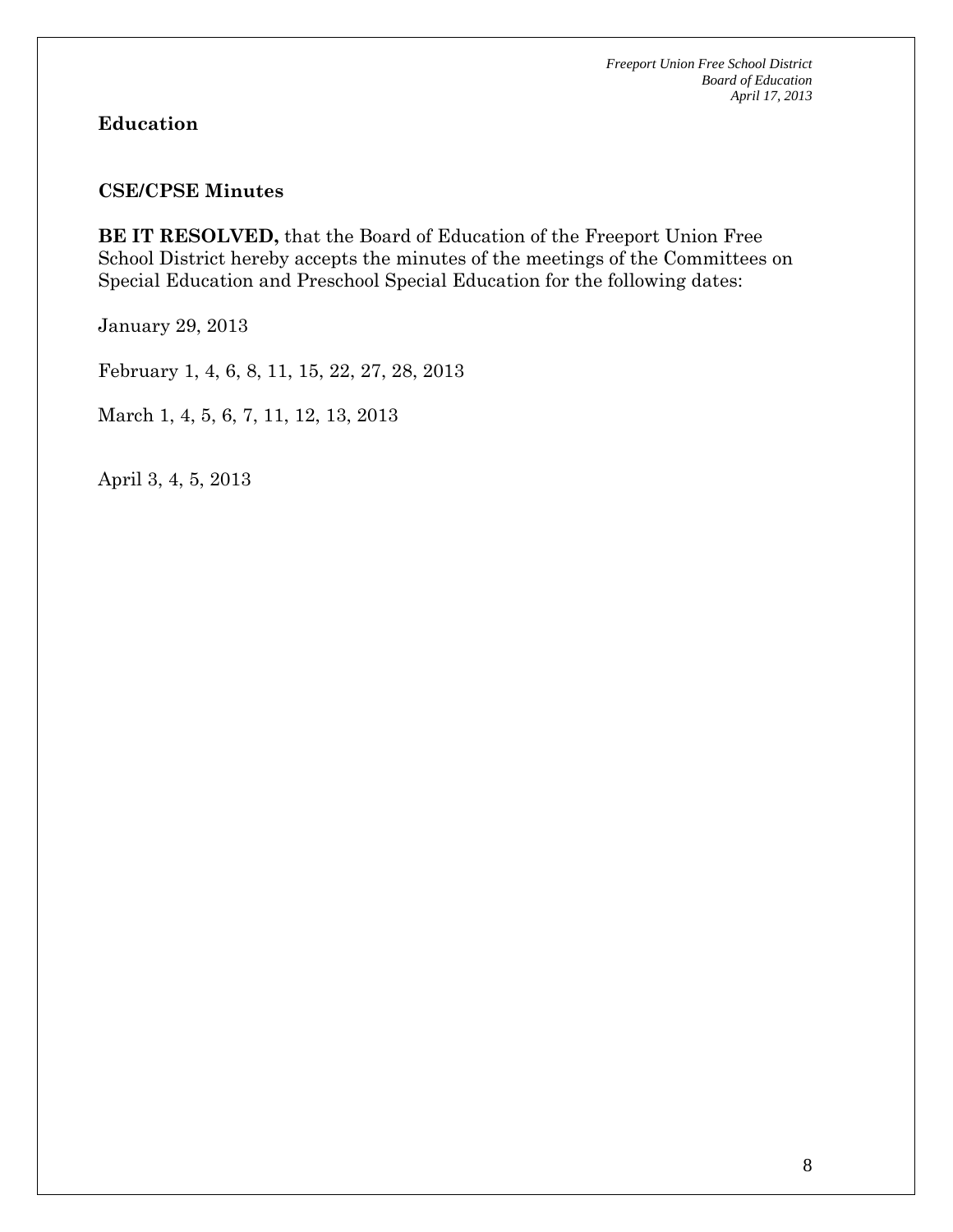# **Personnel**

#### **Retirement of Staff**

**BE IT RESOLVED,** that the Board of Education of the Freeport Union Free School District hereby accepts the letter of resignation for the purpose of retirement from the following staff member as listed:

**Wendy Cave**, Elementary Teacher, effective June 30, 2013, after serving the children of Freeport for more than 25 years.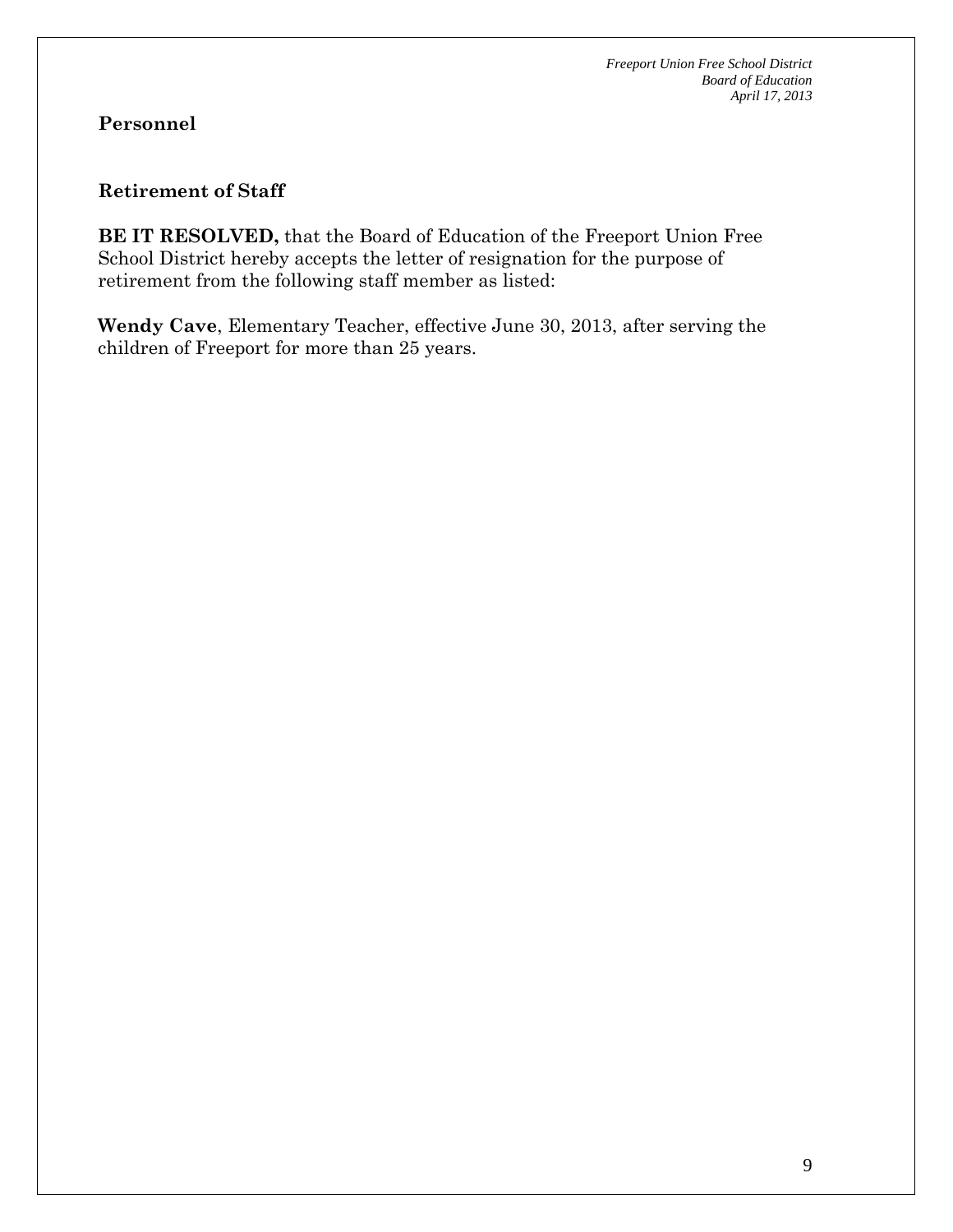**Finance** 

# **Resolution to Adopt the 2013-2014 Proposed Expenditure Budget**

**BE IT RESOLVED,** by the Board of Education of the Freeport Union Free School District, that the proposed Expenditure Budget for the 2013-2014 School Year in the amount of **\$156,362,834** is hereby adopted.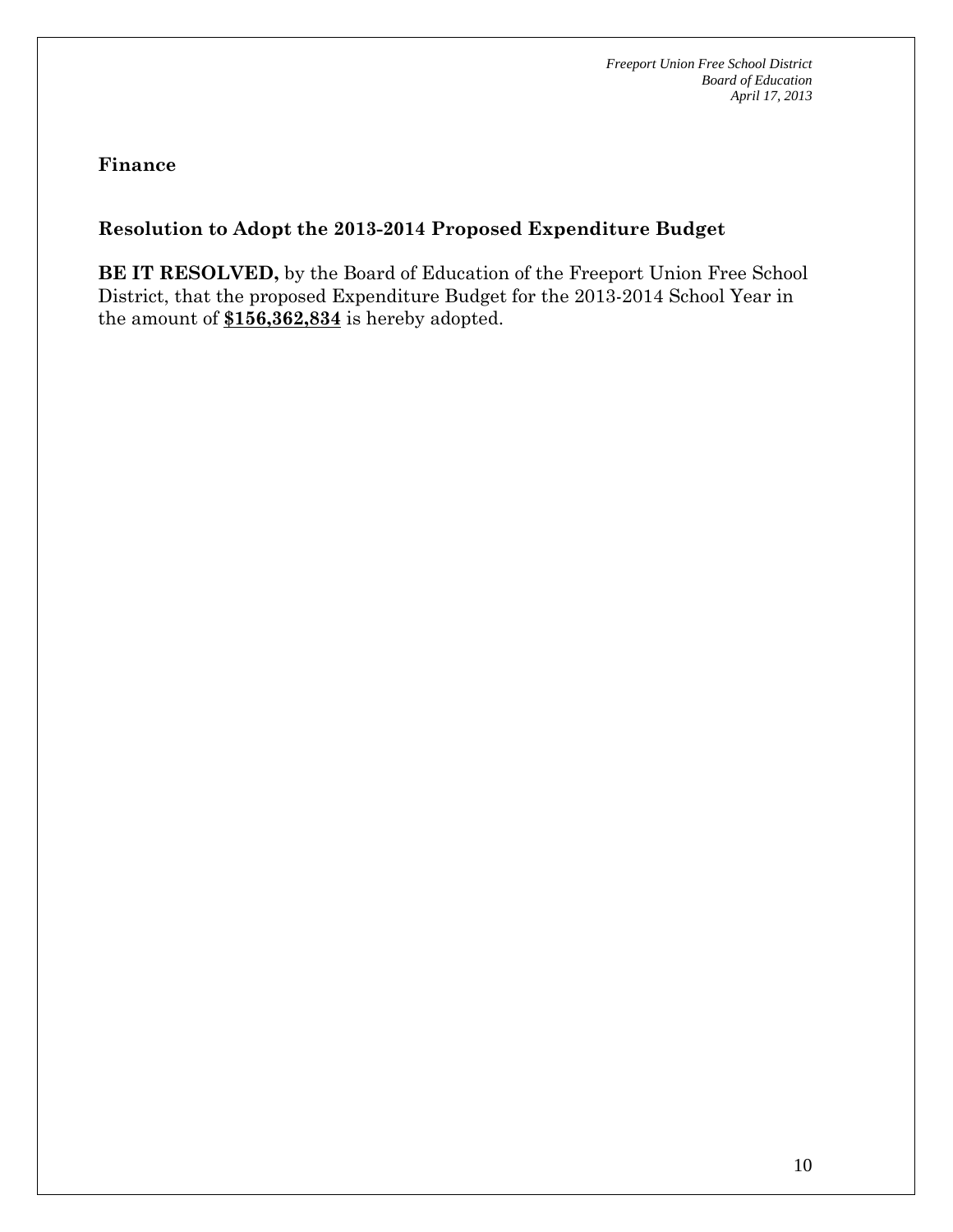**Finance** 

# **RESOLUTION –BUDGET TRANSFER-GENERAL FUND**

**BE IT RESOLVED**, that the Board of Education of the Freeport Union Free School District here by approves a Budget Transfer within the General Fund for April 2013.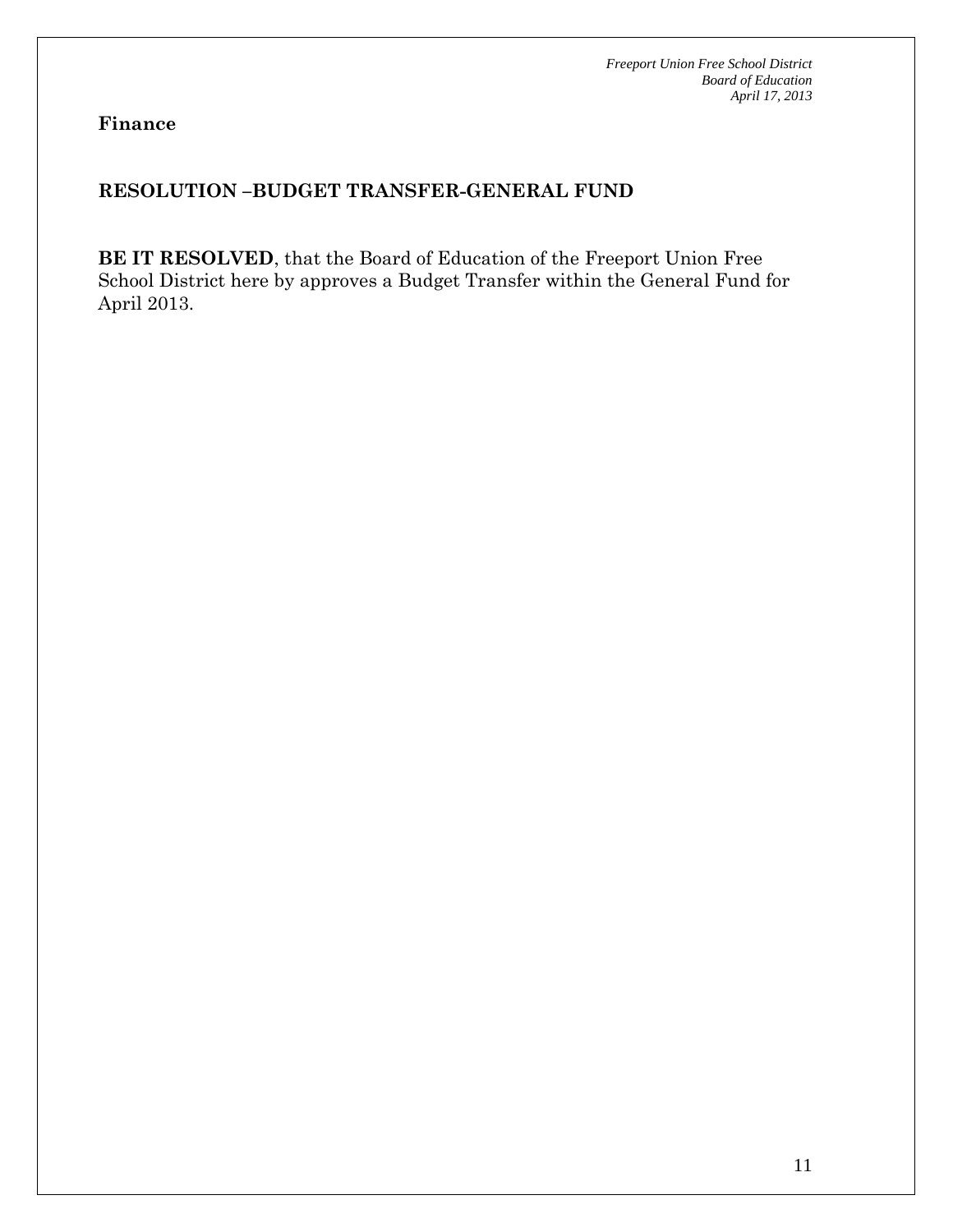| Freeport Public Schools |                                   |                                     |                 |                              |         |               |                                                                 |
|-------------------------|-----------------------------------|-------------------------------------|-----------------|------------------------------|---------|---------------|-----------------------------------------------------------------|
| Fiscal Year 2012/2013   |                                   |                                     |                 |                              |         |               |                                                                 |
|                         |                                   |                                     |                 |                              |         |               |                                                                 |
|                         |                                   |                                     |                 | Budget Transfer /Adjustments |         |               |                                                                 |
|                         |                                   |                                     |                 | General Fund                 |         |               |                                                                 |
|                         |                                   |                                     |                 | April 2013                   |         |               |                                                                 |
|                         |                                   |                                     |                 |                              |         |               |                                                                 |
|                         |                                   |                                     |                 |                              |         |               |                                                                 |
| <b>BUDGET</b>           |                                   |                                     | <b>FORE</b>     |                              |         | <b>BRITIS</b> |                                                                 |
| <b>BOOK</b>             | <b>EUVOTON</b>                    | <b>DESCRIPTION</b>                  | <b>INSURGED</b> | TNOREASE DECREASE HELDOSE    |         |               | BOOKHING                                                        |
| A-1430-00-450           | Personnel                         | <b>Supplies</b>                     | 3,704           | 2,000                        |         |               | 5,704 Additional needs                                          |
| A-1430-00-44            | Personnel                         | Recruitment                         | 19,866          |                              | 2,000   | 17,866        |                                                                 |
|                         |                                   |                                     |                 |                              |         |               |                                                                 |
| A-2020-00-401           | Supervision Regular Schools       | Consultants                         | 10,465          | 37,830                       |         |               | 48,295   Consultants cost offset by increased state aid revenue |
| A-9060-22-807           | Employee Benefits                 | Health Insurance                    | 6,817,336       |                              | 37,830  | 6,779,506     |                                                                 |
|                         |                                   |                                     |                 |                              |         |               |                                                                 |
| A-2250-00-342           | Children With Disabilities        | <b>Tuition Other Public Schools</b> | 139,007         | 82,225                       |         |               | 221,232   Additional students and increased tuition rates       |
| 4-2250-00-422           | Children With Disabilities        | <b>Physical Therapy</b>             | 1,100,000       | 410,000                      |         |               | 1,510,000 Additional needs: Behavior Intervention & Health Aids |
| 4-2250-00-518           | Children With Disabilities        | Neurological Evaluations            | 3,000           | 3,000                        |         |               | 6,000 Increased need for neurological evaluation                |
| 1.2250-00-332           | Children With Disabilities        | Tuition                             | 1,870,339       |                              | 150,325 | 1,720,014     |                                                                 |
| 4.2250-00-344           | Children With Disabilities        | Tuition 4201 Schools                | 468,277         |                              | 6,900   | 461,377       |                                                                 |
| 4.2250-00-421           | <b>Qhildren With Disabilities</b> | Psychiatric Evaluations             | 25,098          |                              | 3,000   | 22,098        |                                                                 |
| 4-2250-00-490           | Children With Disabilities        | <b>BOOES</b>                        | 7,611,484       |                              | 335,000 | 7,276,484     |                                                                 |
|                         |                                   |                                     |                 |                              |         |               |                                                                 |
|                         |                                   |                                     |                 | $\equiv$                     |         |               |                                                                 |
|                         | Exécutive Director for Business   |                                     |                 | ã,                           |         |               |                                                                 |
|                         |                                   |                                     |                 |                              |         |               |                                                                 |
|                         |                                   |                                     |                 |                              |         |               |                                                                 |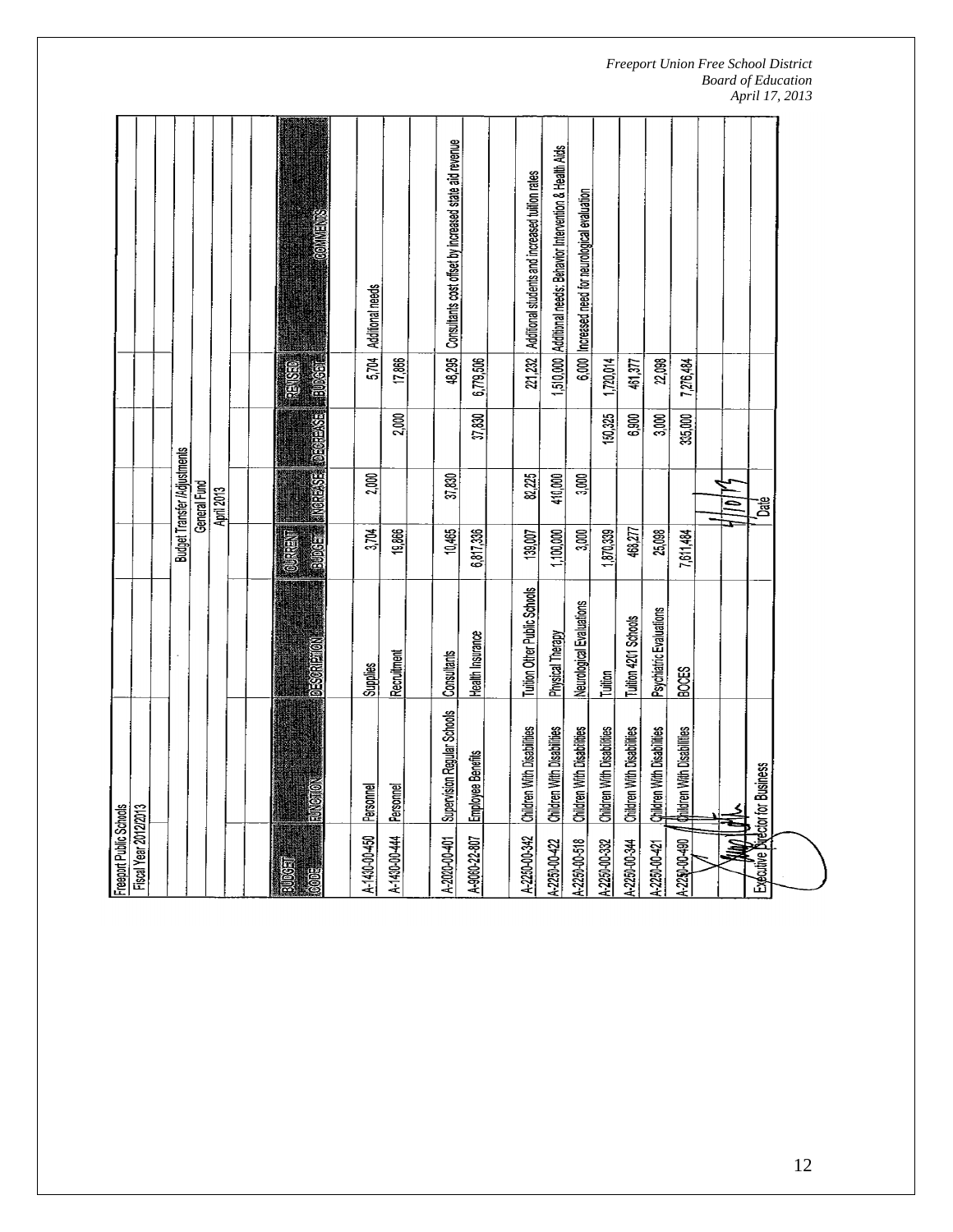Finance

# **BOCES Administrative Operations Budget Vote**

**WHEREAS**, the Board of Cooperative Education Services of Nassau County (hereinafter "BOCES") has proposed and presented its tentative Administrative Operations Budget for the 2013/2014 school year (July 1, 2013 through June 30, 2014), now therefore be it

**RESOLVED**, that the BOCES tentative administrative budget for the 2013/2014 school year in the amount of nineteen million, six hundred eighty-six thousand, one hundred fifteen dollars (**\$19,686,115)** be, and hereby is **APPROVED** by Board of Education of the Freeport Union Free School District.